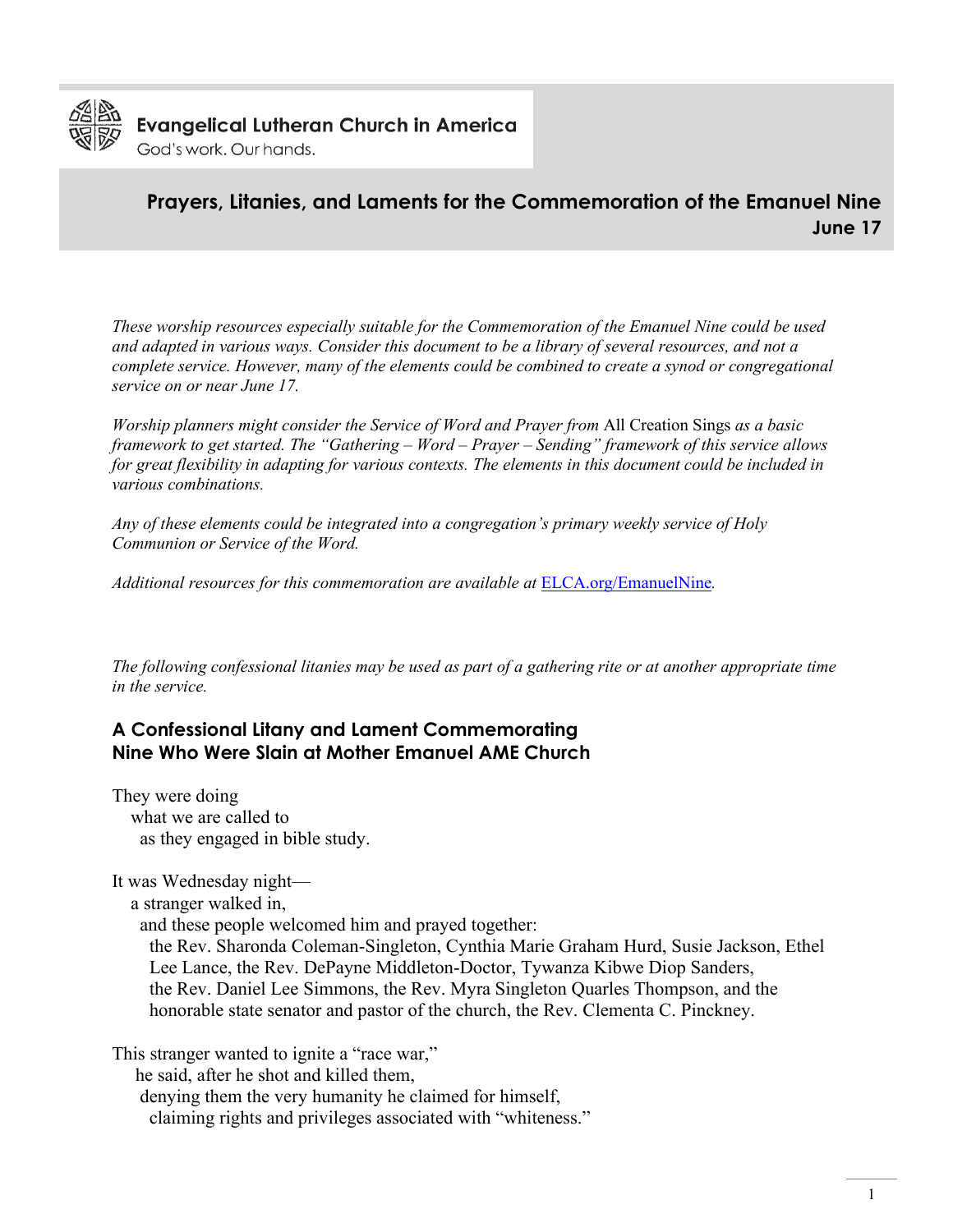Now we are grieved, once again in pain, burning and anguished, lamenting the horror of evil unleashed. And so we cry out, **Have mercy, O God, have mercy on us.**

Sorrow and heartache have come to us. Death and mourning have visited us. We feel far from you, O God, and distant from one another. And so we cry out, **Have mercy, O God, have mercy on us.**

Evil besets us in our land. We acknowledge that our nation is socialized in ways that promote and normalize colonialization. We cry out against the horrors and agonies of racism. And so we cry out, **Have mercy, O God, have mercy on us.**

The privileged of our nation have benefited from practices that dehumanize indigenous peoples. We have claimed as "discovery" lands that were not ours. These lands have been stolen and the nations, that were the original occupants of these lands, slain. And so we cry out, **Have mercy, O God, have mercy on us.**

Tribalism has led to the denial of your presence, O God. Present generations, the children whose ancestors were kidnapped and sold into slavery, those forced to labor not on their own behalf, still suffer and struggle to live in freedom while the children of colonizers. live out of "white privilege," denying the fullness of your presence in all people. And so we cry out, **Have mercy, O God, have mercy on us.**

Assaults born of greed and murder continue propping up white privilege that is institutionalized in our church and nation, preventing us from recognizing the twin evils of racism and nationalism still perpetuated among us. And so we cry out, **Have mercy, O God, have mercy on us.**

Open our eyes, O God, open our hearts. Open our ears, O God, open our minds. Help us to behold one another as you behold us. Help us to be more firmly rooted in the practices of the gospel—so that, when we pray, the way we live will make real the dream of your beloved community within and among us. And so we cry out, **Have mercy, O God, have mercy on us.**

With the help of your mercy and grace, lead us to think, believe, and change.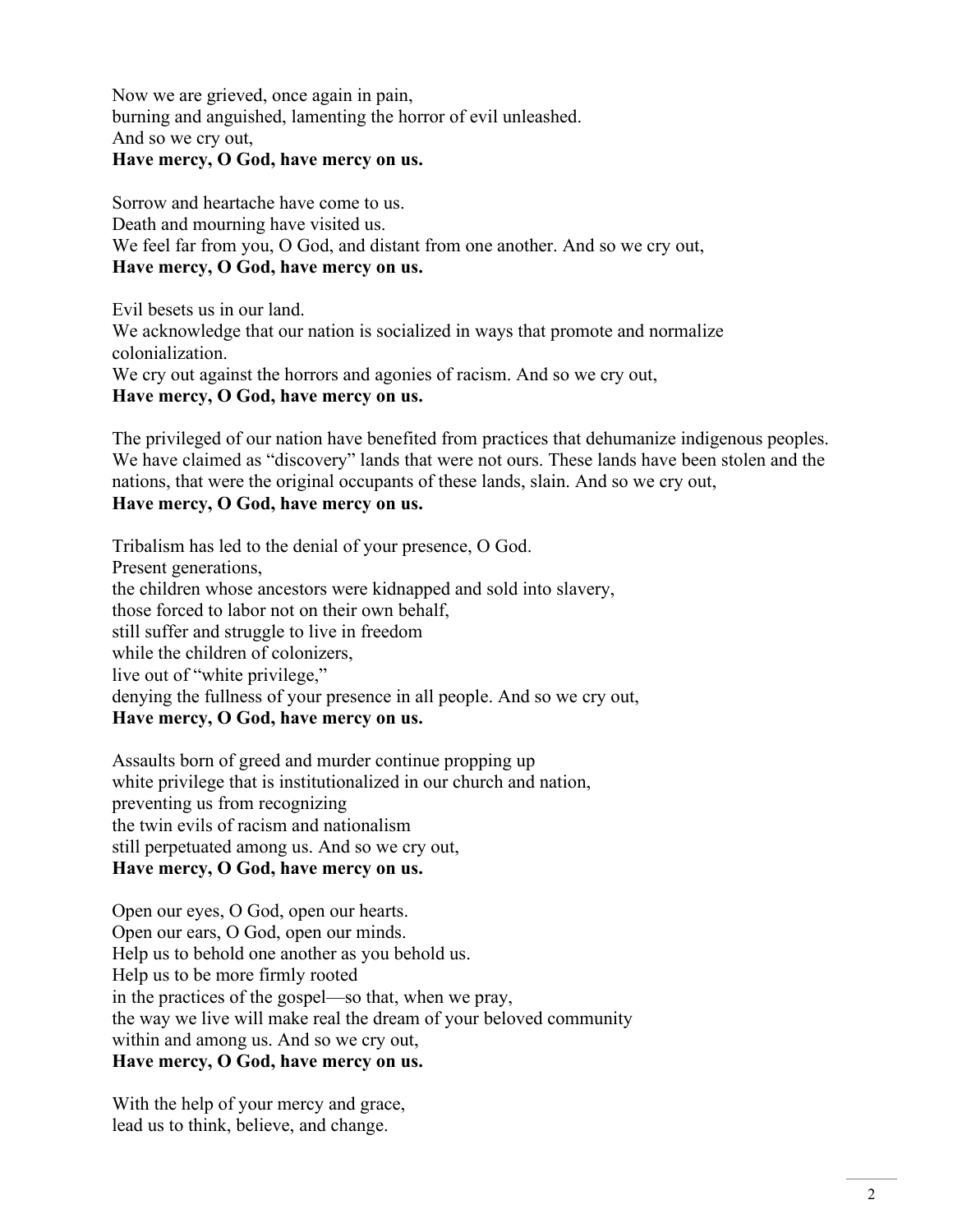May your gospel's transforming power by the working of the Holy Spirit be present in us, in our churches, in our nation and all the nations of the earth. May it be so. And the people said, "Amen." **Amen.**

# **Confessing Racism: A Lament for the Church**

As church, we confess the sin of racism and condemn racist rhetoric and the ideology of white supremacy. God, have mercy. **God, have mercy.**

As church, we confess, repent, and repudiate the times when this church has been silent in the face of racial injustice. God, have mercy. **God, have mercy.**

Racism is deeply ingrained within the ELCA, a predominantly white church. It is deeply embedded within the individual congregations whose members continue to foster stereotypes and support polices that actively hurt people of color. God, have mercy. **God, have mercy.**

As church, we declare that the enslavement of black bodies and the removal of indigenous peoples established racism in the United States, a truth this nation and this church have yet to fully embrace. God, have mercy.

# **God, have mercy.**

Rooted in slavery, racism is manifested through the history of Jim Crow policies, racial segregation, the terror of lynching, extrajudicial killings by law enforcement, and the disproportionate incarceration of people of color. God, have mercy. **God, have mercy.**

As church we lament the institutional racism of discriminatory treatment within the call process; inequitable compensation of clergy of color; racial segregation; divestment from black communities and congregations; systemic policies and organizational practices; and a failure to fully include the gifts of leadership and worship styles of black people, indigenous people, and people of color. God, have mercy.

### **God, have mercy.**

Confessions are empty promises without meaningful actions—actions that are grounded in prayer, education, and soul-searching repentance. The sin of racism separates us from one another. Though we trust that we are reconciled to God through Christ's death and resurrection, we seek such life-giving reconciliation with one another. As we repent, let us not turn back to ideologies that promote white supremacy. We trust that God can make all things new. **Amen.**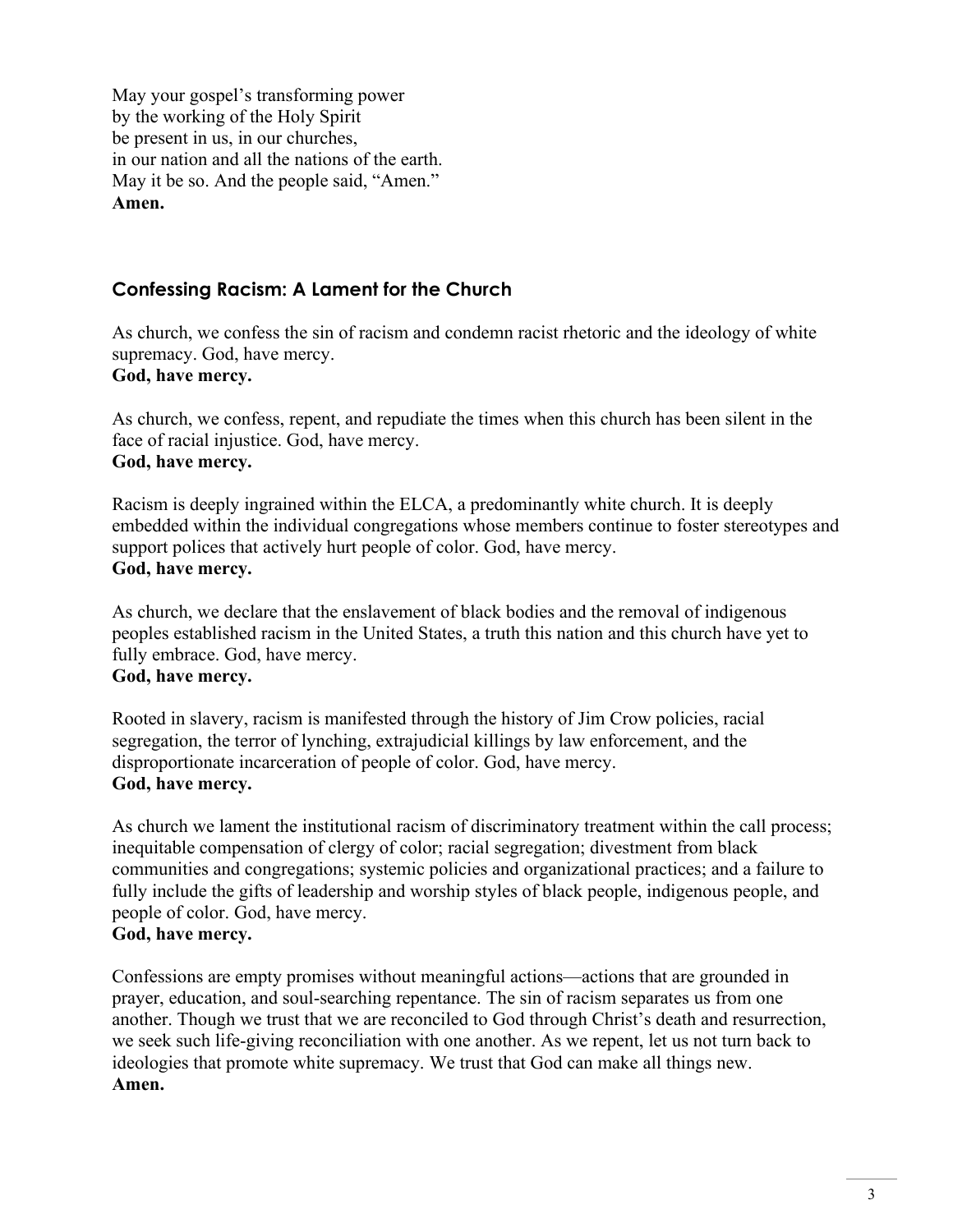## **Intercessions to Mark the Commemoration of the Emanuel Nine**

*One or more of the following petitions could be included as part of the prayers of intercession in Sunday worship on or near the commemoration. They also could be used together in a special service to mark the commemoration.*

### *For the church*

God, our truth, through the ages you have spoken through prophets. Stir up in your church a passion for your word revealed in Jesus, that following the witness of the Emanuel Nine, your church studies the scriptures, shows hospitality, prays without ceasing, and embodies prophetic justice in community. Embolden church leaders and all the baptized to remember the lives of the Nine, repent of racism and white supremacy, and renew our commitment to your word revealed most fully in Jesus, our way, truth, and life. In your great mercy, **receive our prayer.**

### *For the nations*

Mighty and loving God, we pray for our nation and the plague of racism that threatens, destroys, and kills. Root out white supremacy wherever it takes hold. Release its grip on those lured by its false promises. Bring to repentance all who continue to benefit from prejudice and hatred, both hidden and revealed. Plant in our hearts and nation a willing spirit open to truth-telling and healing. In your great mercy,

### **receive our prayer.**

#### *For those who are oppressed and victimized*

Immanuel, God with us, you embrace in love those who cry out to you. Lift up all whom hatred has cast down (*especially …* ); embolden those who need courage to speak and act against oppression (*especially …* ); sustain those who are weary from efforts that bring no end to injustice (*especially …* ). Comfort parents weeping for children, children who have been separated from parents, and families in crises of any kind. Restore hope where it has been lost, so that all may trust your love that reaches to the depths of pain and suffering. In your great mercy, **receive our prayer.**

#### *Thanksgiving for the saints*

We give you thanks, Holy God, for the faithful life and witness of Clementa, Cynthia, Daniel, DePayne, Ethel, Myra, Sharonda, Susie, and Tywanza, the Emanuel Nine. May their faith and witness to your forgiving love in Jesus Christ inspire all people to pursue paths of justice, courage, and self-giving love. In your great mercy, **receive our prayer.**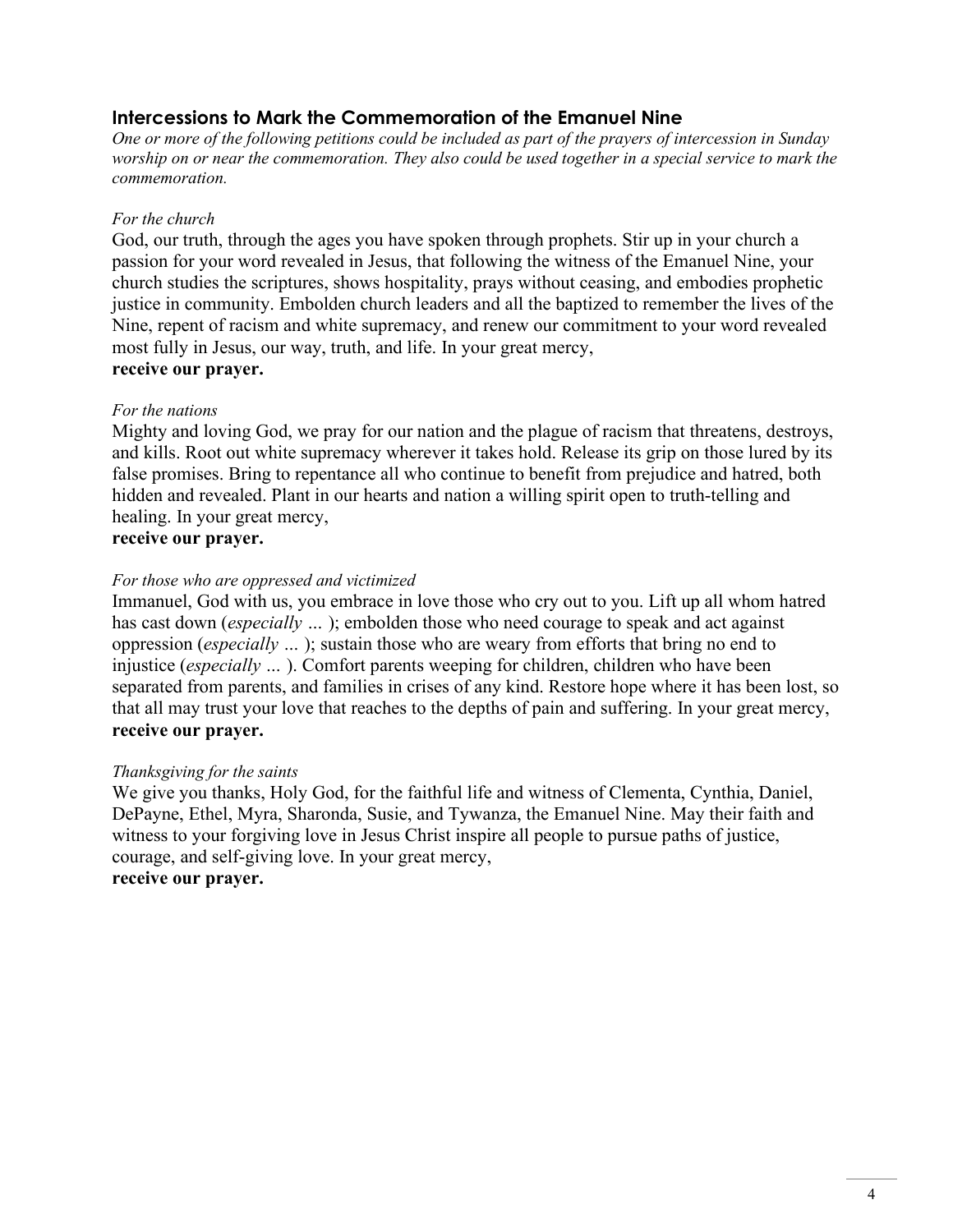# **A Litany of Remembrance for the Emanuel Nine**

*This litany may be used as part of a gathering rite, following prayers of intercession, or at another appropriate time in the service.*

#### *A bell may be rung ten times, once for each of the nine victims and once for the survivors.*

We join with Mother Emanuel African Methodist Episcopal Church in remembering the slain nine—the Rev. Clementa C. Pinckney, the Rev. Daniel Lee Simmons, Cynthia Marie Graham Hurd, the Rev. Sharonda Coleman-Singleton, the Rev. Myra Singleton Quarles Thompson, Tywanza Kibwe Diop Sanders, the Rev. DePayne Middleton-Doctor, Susie Jackson, and Ethel Lee Lance—and those who survived. **We remember.** 

We remember that they lovingly welcomed the stranger into a Wednesday-night bible study they sang, they prayed, they gathered to study the word of God. **We remember.** 

We pray for the continual presence of God's peace; may it comfort and surround the families of the nine who were slain.

### **We remember.**

We pray for the African Methodist Episcopal Church, its senior bishop and episcopal leaders, the community of Charleston, and all who continue to grieve—trusting that God will continue to unite us in the work to end racism and white supremacy, so that we may be witnesses of Christian unity.

### **We remember.**

We remember the legacy of the Rev. Pinckney and his fight for racial justice for his parishioners and his community. Let us not only be moved by emotion but also be moved toward action. **We remember.** 

We call the United States to remember and confront its history of racial injustice. We must not forget the crimes committed against humanity in the name of Christ: the land theft from and genocide of indigenous peoples and the enslavement of black bodies that built this nation. **We remember.** 

We call this country to remember the policies and practices that excluded Chinese immigrants and that forced the internment of Japanese Americans. **We remember.**

We call this country to remember the exploitation of migrant farm workers from Latin and Central America and the separation of families at the U.S. southern border. **We remember.** 

We remember the faith leaders whose lives are a living witness to black liberation and womanist theology in the struggle for black freedom: Bishop Richard Allen, Absalom Jones, Sojourner Truth, Denmark Vesey, Jehu Jones, Daniel Payne, Harriet Tubman, Frederick Douglass, Ida B. Wells, James Cone, and Katie Cannon. **We remember.**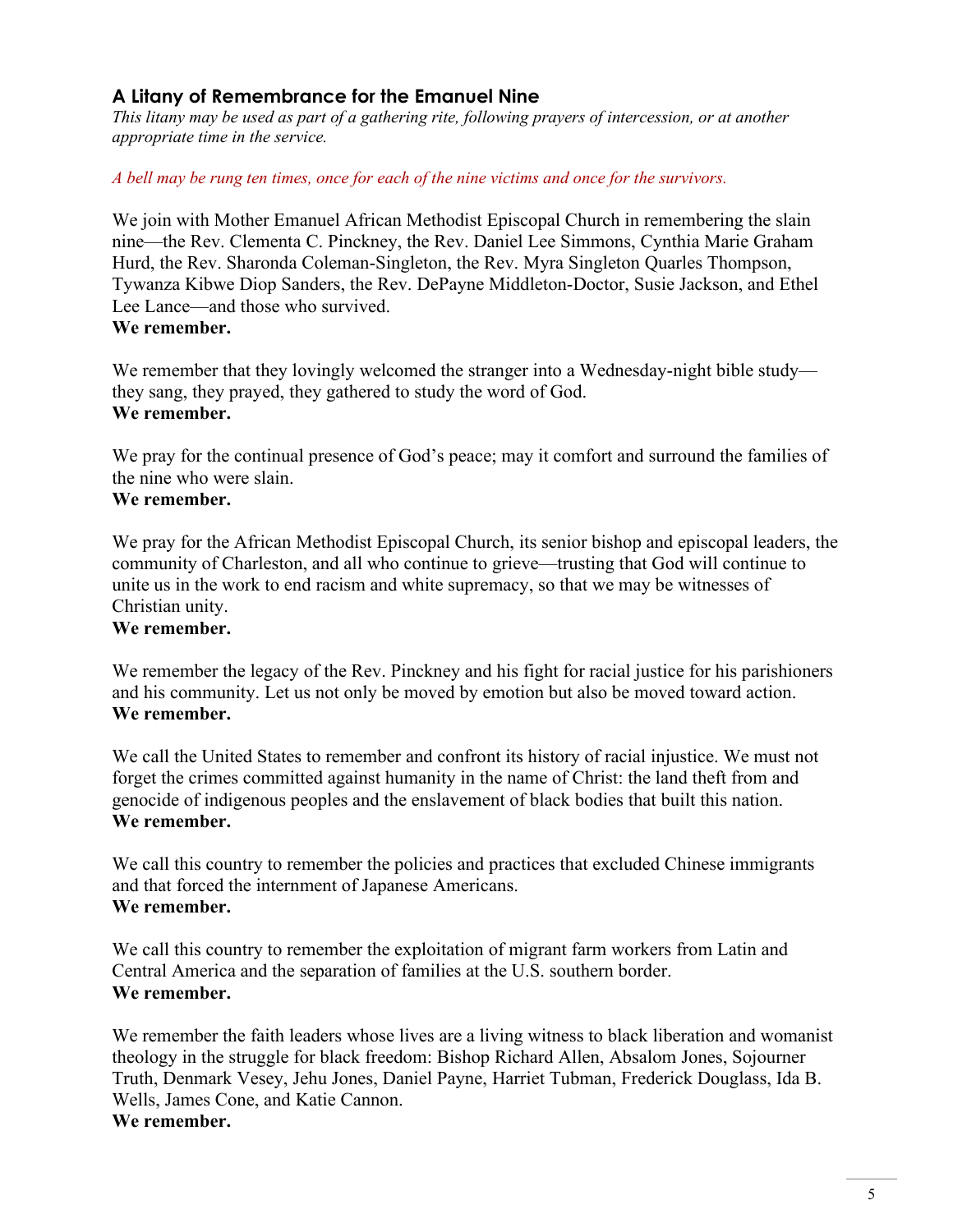We remember the unarmed innocent black lives lost at the hands of law enforcement: Eric Garner, Laquan McDonald, Sandra Bland, Sean Bell, Philando Castile, Alton Sterling, Michael Brown, Freddie Gray, Tamir Rice, Walter Scott, Atatiana Jefferson, Breonna Taylor, George Floyd, Daunte Wright, *[ additional names may be added ]*, and many others, known and unknown. **We remember.**

We remember the innocent, unarmed black bodies that were racially profiled, shot, and killed because whiteness stood its ground: Emmett Till, Trayvon Martin, Jordan Davis, Ahmaud Arbery, Renisha McBride, *[ additional names may be added ]*, and many others, known and unknown.

#### **We remember.**

As we remember, Living God, may we be re-membered as your body, connected to one another and empowered for the work you call us to do in the name of Jesus and by the power of his renewing Spirit.

**Amen.**

### **The Witness of the Emanuel Nine: A Litany of Remembrance for Their Vocations**

*This litany may be used as part of the sending, in connection with a remembrance of the faithful departed, or another appropriate time in the service.* 

The "Emanuel Nine," of blessed and eternal memory, were nine gifted, loving, and faithful people who spent their lives striving for excellence, connection, and the presence of God, and spent their last moments in study of the word. They leave a legacy of grace, resistance, family, and faith.

Gracious God, in remembering their lives and witness, we are called to a wider understanding of the Spirit's work in the world.

They were preachers: Open us to receive the good news of Jesus Christ.

They were students: Kindle in us a desire to learn and grow in your ways.

They were teachers: Instill in us a passion to share the wisdom of Christ.

They were coaches: Accompany us as we strive to run the race set before us.

They were mentors: Inspire us through the wise counsel offered by others.

They were leaders: Embolden us to seek out the best in others.

They were musicians: Attune us to the sounds of your creation.

They were poets: Reveal your truth in language we have yet to discover.

They were barbers: Shape us as attentive caregivers to those around us.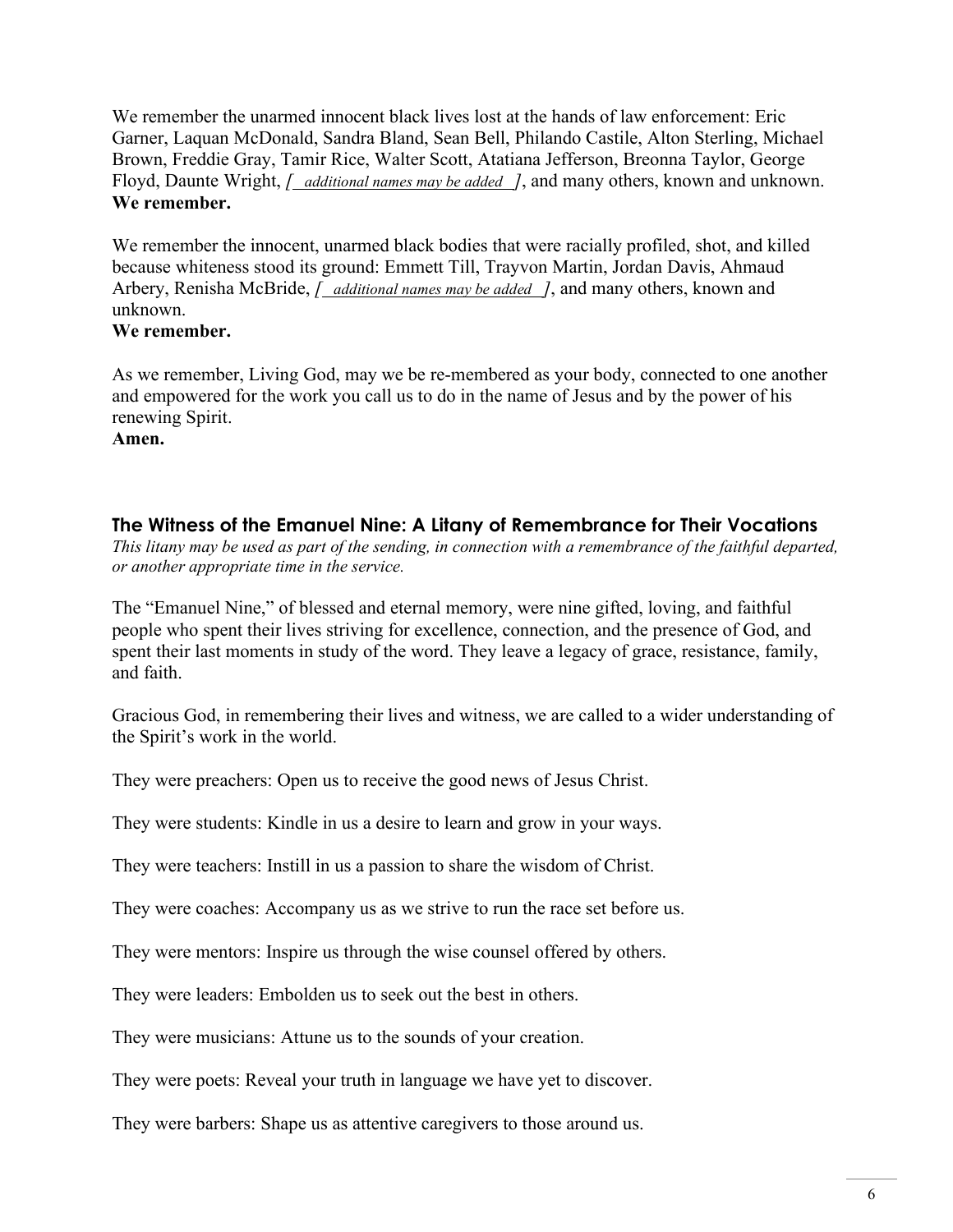They were custodians: Protect those whose work ensures our safety.

They were bus drivers: Carry us as companions in life's unexpected journeys.

They were veterans: Remember those who risk harm for the sake of others.

They were librarians: Write on our hearts and minds the wisdom of the generations.

They were advocates: Call us to speak and act on behalf of those who are silenced.

They were public servants: Show us how to love our neighbors as ourselves.

They were legislators: Inscribe your laws of love and justice on our hearts.

In lives of faithful dedication, your servants Clementa, Cynthia, Daniel, DePayne, Ethel, Myra, Sharonda, Susie, and Tywanza lived by your promises, sharing their gifts with those in their families and communities. May we not forget their lives, taken too soon. In the years to come, let us share their names and their witness, so that the world comes to know of your spirit at work in and through them.

We ask this in the name of Jesus. **Amen.**

## **Lamenting Racism**

*This lament and prayer may be used in preparation for the work of faithful listening in discussions around racism and racial reconciliation, and at other appropriate times. The naming of communities, situations, and experiences may be adapted for the context or occasion.* 

*People of color may opt for silence during parts of this lament to contemplate the community's words.*

### *A leader introduces a gathering lament in these or similar words.*

The sin of racism hurts communities of color, fractures human relationships, and denies God's good creation. Lament is a way for us to recognize the harm caused by racism.

Nothing can separate us from the love of God in Christ Jesus (Romans 8:35-39). God's grace in Christ frees us for the difficult work of recognizing and lamenting racism.

We are all part of one body in Christ, called to act with equity, fairness, and justice. God's saving love creates grace-filled spaces within us and within our relationships. God's saving love calls and leads us toward rooting out the racism that continues to infect the body.

### *A leader invites those gathered into lament and prayer in these or similar words.*

Within the whole human family, people of color have experienced both interpersonal aggression and structural oppression instead of abundant life. We recognize and lament the harm racism has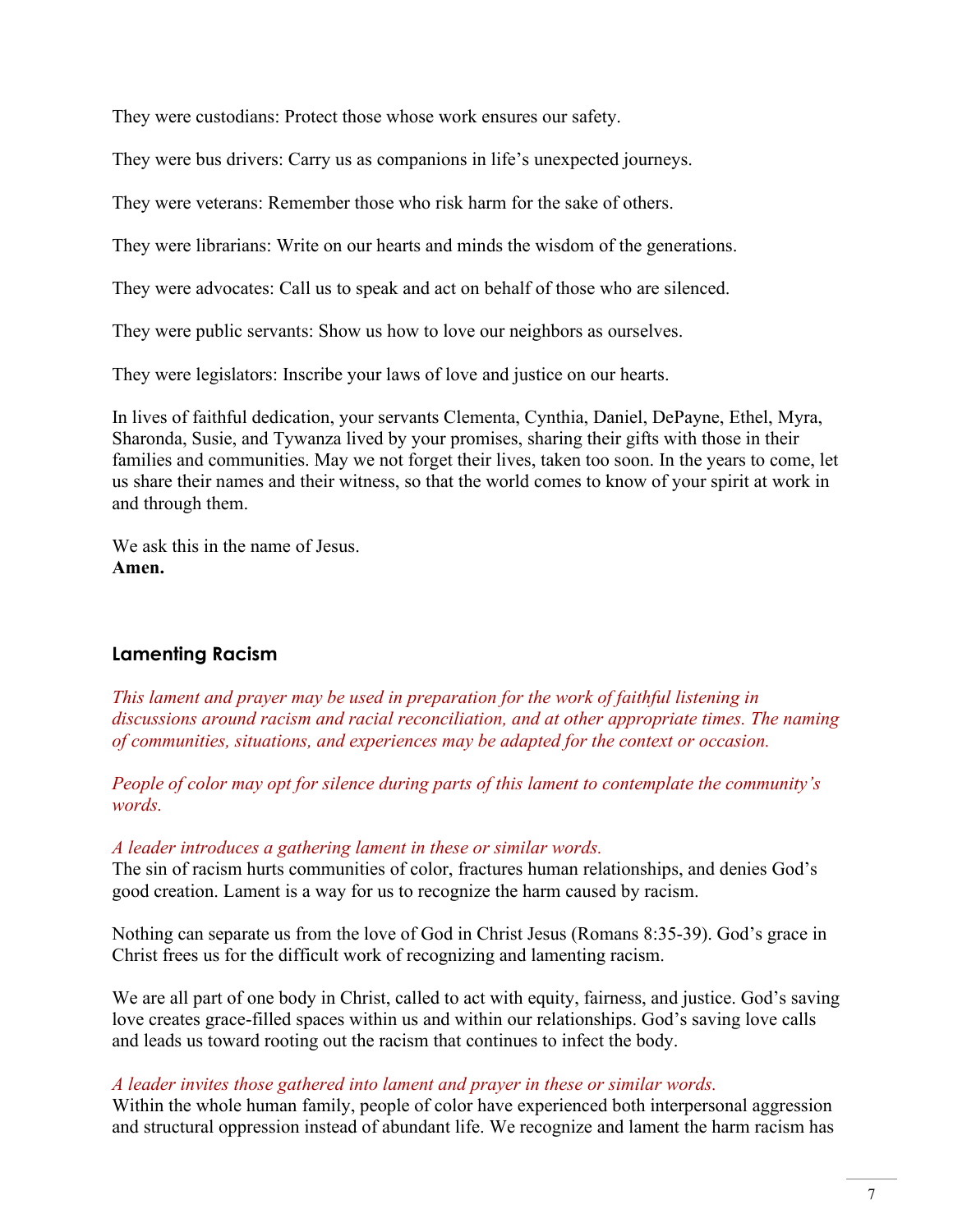caused to *African Descent communities; American Indian and Alaska Native communities; Indigenous Peoples within Canada; Arab and Middle Eastern communities; Asian and Pacific Islander communities; and Latinx communities*. We cry out to you, **hear our lament, O God.**

We have assigned the notion of race to human beings created in God's own divine image. We have judged God's beautiful diversity by our flawed and artificial standards. We cry out to you, **hear our lament, O God.**

We have used language and images in ways that equate *black* and *dark* with dirt and sin, and that fail to welcome the treasures of darkness in God's good creation. We cry out to you, **hear our lament, O God.**

We have accepted practices in our churches and in our society that privilege whiteness over diversity and equity. We have been complicit in how racism continues to exclude and harm people of color. We cry out to you, **hear our lament, O God.**

When one part of the body of Christ hurts, the whole body hurts. As we listen to people who are harmed by racism, we call to you, **open our hearts, O God.**

As we reflect on our daily interactions with people and communities of color, we call to you, **open our hearts, O God.**

As we reconsider what we have been taught about race and racism, we call to you, **open our hearts, O God.**

As we contemplate what we have done and what we have left undone, we call to you, **open our hearts, O God.**

As we labor to create a loving and safe community for our siblings of color, we call to you, **open our hearts, O God.**

Holy and merciful God, as your people we recommit ourselves to loving one another as you have loved us. Prepare us for this time of listening and discovery. We pray in the name of the one who has made us one, Jesus Christ our Lord.

**Amen.**

(*All Creation Sings, pp. 62-63*)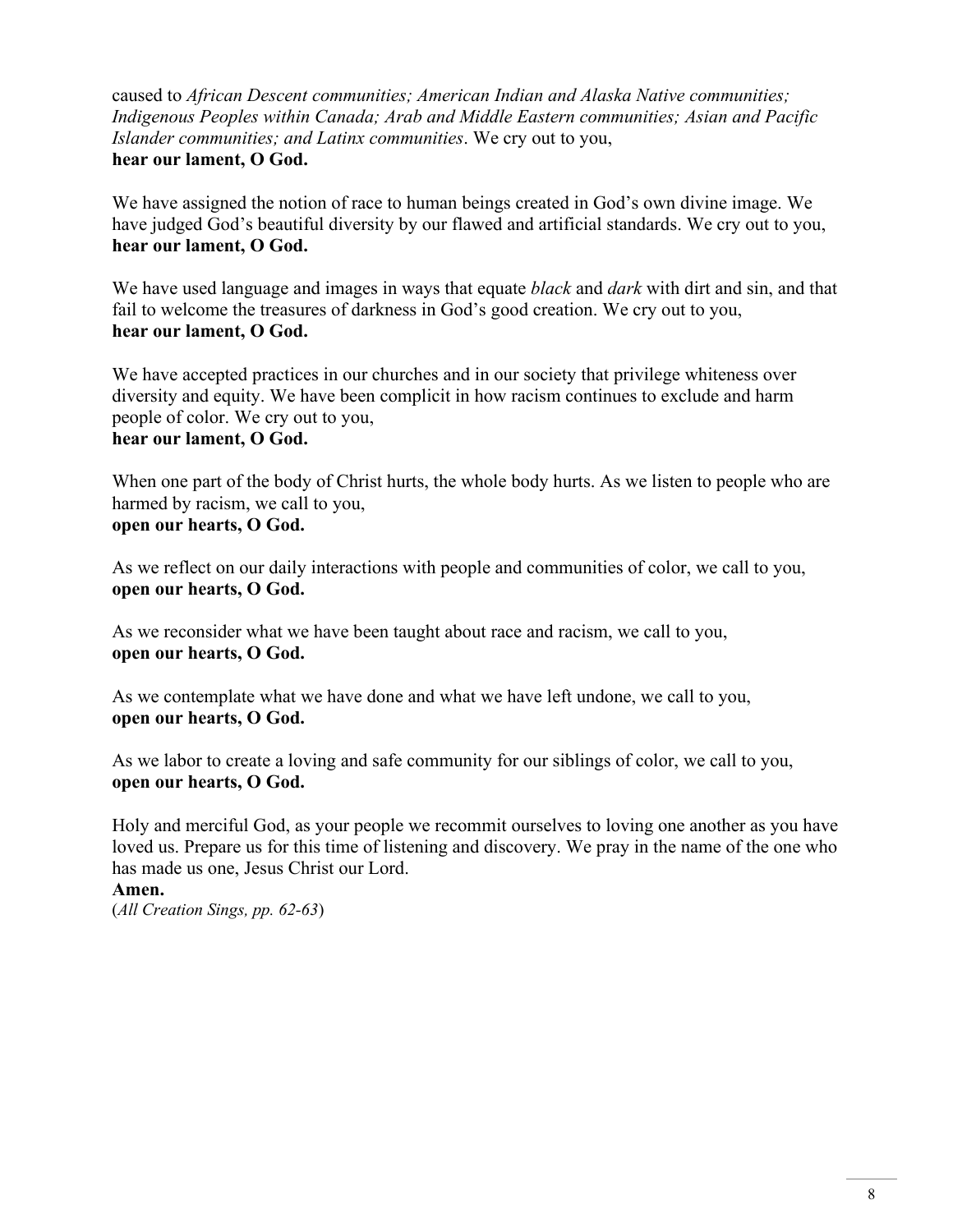# **Prayer for Racial Justice**

Save us, O God, from ourselves, from racism often cloaked in pious words, from the machinations of white supremacy hidden in calls for civility, from micro aggressions thinly veiled in arrogance, from apologies when they don't give way to action, from forgiveness without facing the truth, from reconciliation without reparation.

Deliver us, O God, from expecting siblings of color to continue to bear this emotional work, which is not theirs to do.

Grateful for the long arc that bends toward justice, we pray: Grant us wisdom, give us courage for the facing of these days, by the power of the Spirit, all for the sake of the kin-dom that we share in Christ Jesus. **Amen.** 

## **Additional Prayers**

O God of all, with wonderful diversity of languages and cultures you created all people in your own image. Free us from prejudice and fear, that we may see your face in the faces of *our Asian siblings and* people around the world; through Jesus Christ, our Savior and Lord. (*Adapted from Evangelical Lutheran Worship Occasional Services for the Assembly, p.398*)

O God, you form all humanity to bear your divine image, and you intend for everyone to live together in harmonious dignity. We pray for all people, whether ourselves or others, who suffer the cruelties of racial or ethnic prejudice. Grant your Spirit of power to all who are oppressed. Give healing to victims of violence, protection to the vulnerable and abused, better housing and worthy employment to the mistreated, courage to the fearful, a remedy for rage, strength to parents and caregivers, and hope to children and youth. Purge the privileged of their sense of superiority, and lead church and society to foster communities of equity and diversity; through Jesus Christ, our loving Savior.

**Amen.** (*All Creation Sings, p. 50*)

O God, in your divine mystery you embrace difference in unity, and you call your people to live in peace with all. We pray for an end to racial and ethnic prejudice. Free us from the dread of difference. Free the church from constricting traditions. Free our society from centuries of violence against the other. Break down the walls that separate your people by color, culture, or religion. Call us to repentance for our sins of racism and prejudice, known and unknown. Transform discrimination into a passion for justice. Guide us to nurture a society that embodies reconciliation and cooperation among all, for the sake of the one who embodies your love, Jesus Christ, our Savior and Lord.

**Amen.** (*All Creation Sings, p. 51*)